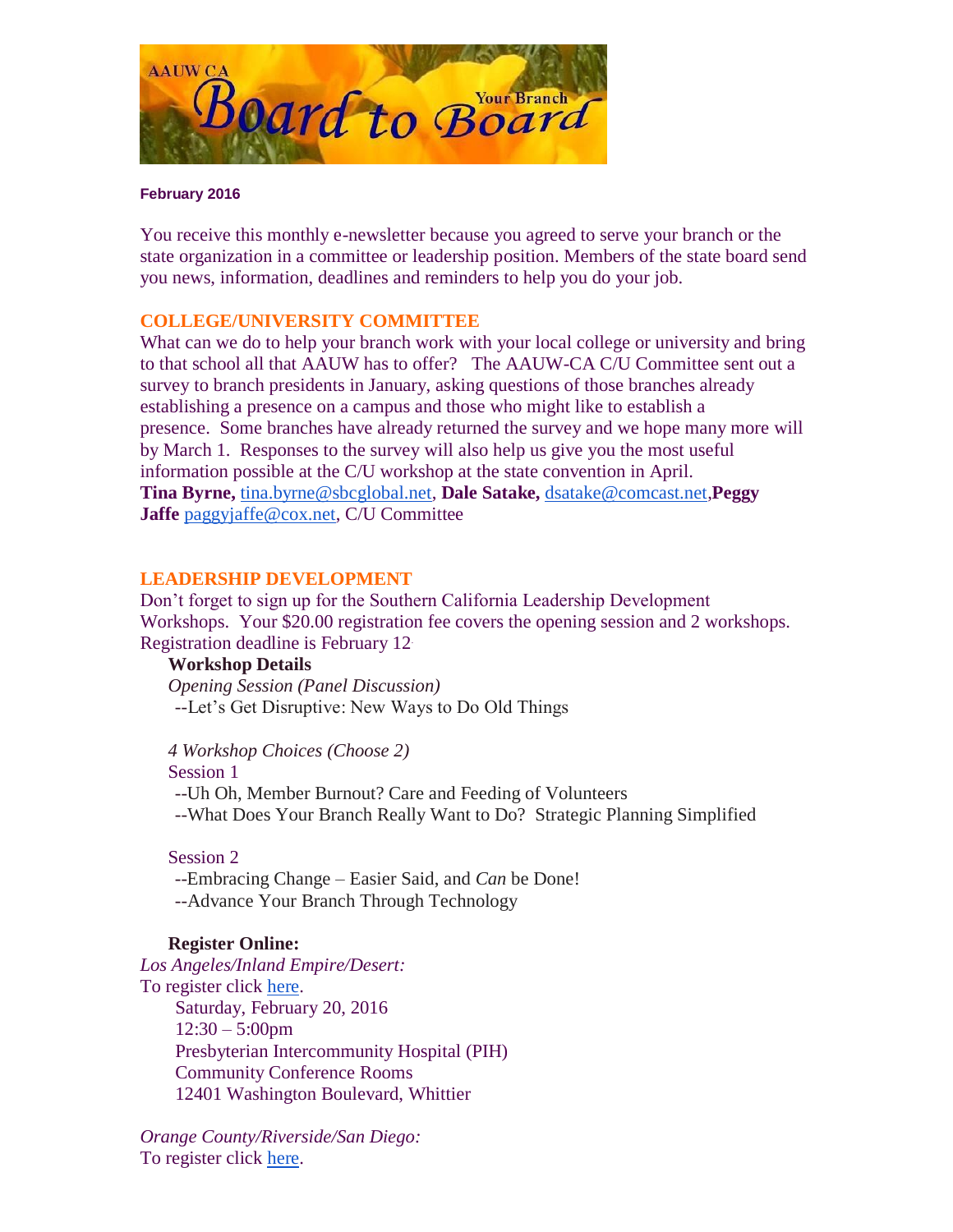Sunday, February 21, 2016 1:30 – 6:00pm Laguna Woods Village Center – Clubhouse #3 23822 Avenida Sevilla Laguna Woods

## **HAVE I GOT A DEAL FOR YOU!**

Join the AAUW CA Leadership Team! The Call for Appointments [\(HERE\)](http://www.aauw-ca.org/Assets/resources/CallforAppointments2016.pdf) and Vita/Application [\(HERE\)](http://www.aauw-ca.org/Assets/resources/AAUWCACommitteeVitaForm.doc) for the 2016-2017 year is now available on the AAUW CA website.

Now is the perfect time to step up to help lead this wonderful, dynamic, exciting organization.

The deadline is May 15, 2016. **Donna Mertens**, AAUW-CA President Elect

## **BRANCH TECH TREK CHAIRS AND COMMITTEES**

**March 1** is the deadline for sending in your camper fees. Please contact your Tech Trek Camp Treasurer now to be sure you know the exact amount due. CT contact info is on the 2nd page of the Deposit Form [\(HERE\)](http://www.aauw-ca.org/Assets/membersonly/Tech_Trek_Deposit_Form_-_Branch_Use_-_Nov2015.xlsx), posted on the AAUW CA website. Feel free to email me with any questions.

**Harriet Tower**, Tech Trek Financial Liaison, [htower.techtrek@gmail.com](mailto:htower.techtrek@gmail.com)

#### **AAUW FUND**

The templates for creating donor appreciation certificates are available on the state website so branches can create their own certificates. Click (HERE) to download. Printing the forms on 32 pound certificate paper gives the forms a nice appearance.

You won't want to miss the Fund workshop at the CA State convention in April. Toni Johnson and Catherine Gibson from AAUW will give us the latest updates from the Fund as well as answer any questions you have. Please contact Sharon Westafer if you have specific questions or topics you'd like covered and we'll let Toni and Catherine know. **Sharon Westafer** Chair, AAUW CA Fund committee, [swestafer@aauw-ca.org](mailto:swestafer@aauw-ca.org)

#### **SPF UPDATE**

The AAUW CA Special Projects Fund reminds all branches to confirm your branch projects for 2016. When you do that, please also re-confirm the correct contact info for branch scholarships and projects need to be reconfirmed. You can do so by contacting [spfund@aauw-ca.org](mailto:spfund@aauw-ca.org)

AAUW-CA SPF is a 501 (c) (3) nonprofit that was created by AAUW CA to receive and distribute contributions from individuals, corporations and AAUW CA for programs and projects that further education and equity for all women and girls in the communities served by AAUW California branches.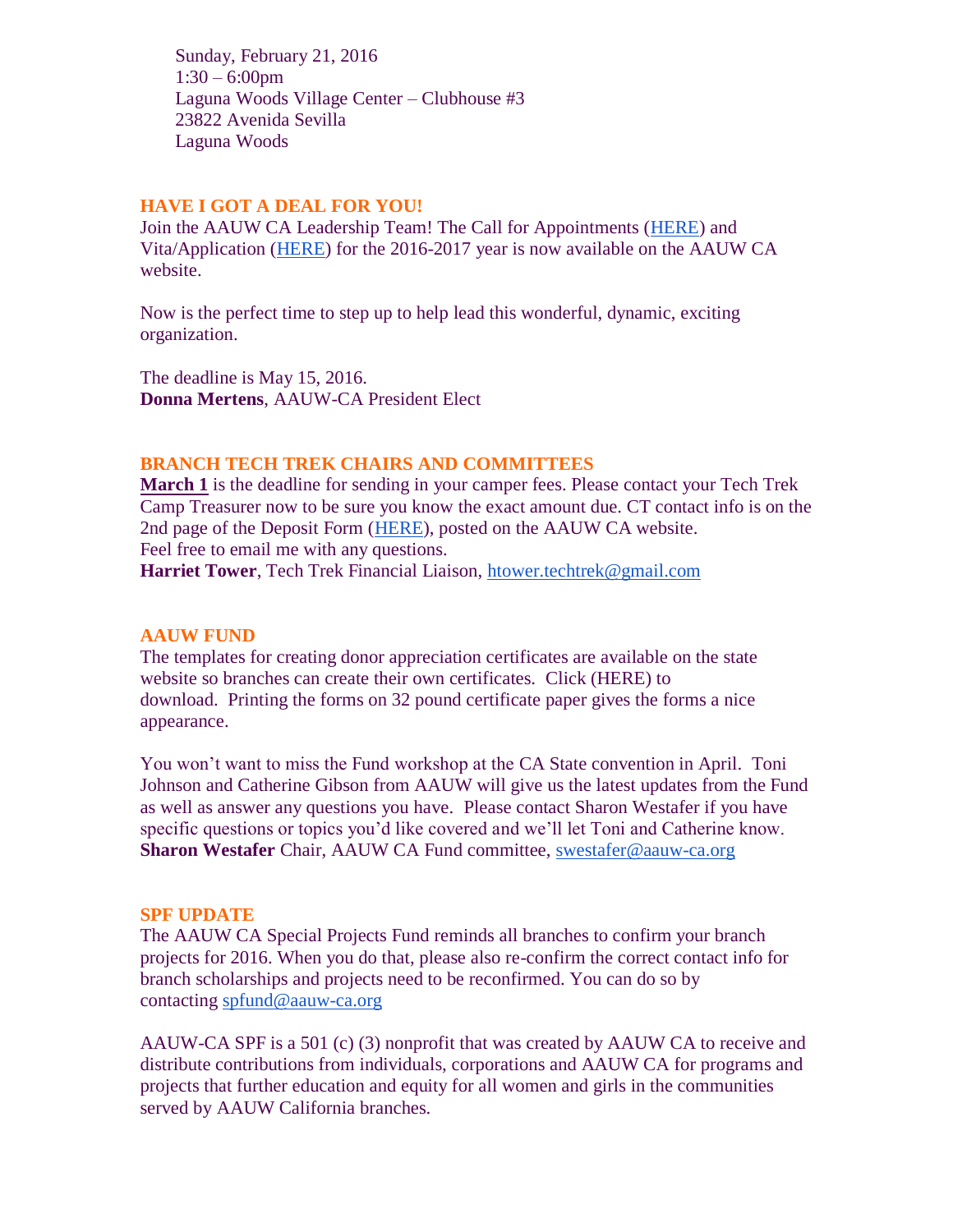We will soon by surveying branches about your needs and interests. SPF will be at convention to answer questions about how we can help you find and administer funds for your branch project.

**Shelley Mitchell**, SPF President (2016-18)

### **DEADLINE FOR SPEECH TREK**

March 1, 2016 is the deadline for sending in your branch's 1st place winner to be entered in the semi-finals. The video must be placed on YouTube with the name of the contestant and branch. Notification needs to be sent to Cathy Foxhoven by March 1st at [iambasque@gmail.com.](mailto:iambasque@gmail.com) Parent permission slips and the liability affidavit can be sent either by email or snail mail to 295 Vallejo Ct., Millbrae, CA 94030.

Don't forget to sign up to attend the Speech Trek finals luncheon at Convention 2016! **Cathy Foxhoven**

### **VOLUNTEER AT CONVENTION**

It is not too late to volunteer for convention. For six hours of service, you will pay**only** \$105 for the convention registration fee. Please refer to your Convention Perspective or go to [www.aauw-ca.org](http://www.aauw-ca.org/) for instructions. Several have been confused with convention registration and volunteering.

**Cathy Foxhoven**, the local convention chair, [iambasque@gmail.com](mailto:iambasque@gmail.com) or [650-697-6936.](tel:650-697-6936)

#### **CONVENTION MARKETPLACE**

REMINDER! The deadline for submitting the Branch Sales application is  $\overline{\text{Feb}}$ . 16<sup>th</sup>. If your branch is interested is selling items at the 2016 CA Convention, send in your Form *asap* to reserve a table. Full tables are \$80, half-tables \$40. For additional details and to apply for a table, see the Branch Sales Application on th[e2016 Convention page](http://www.aauw-ca.org/index.cfm?go=pages.view&parent=462&pagesid=462) of the AAUW CA website. The Marketplace will be open on the first two days, Friday-Saturday, April 15-16. For questions about the Marketplace, please email me at anies@aauw-ca.org or Cathy Foxhoven ataauwfox@gmail.com.

Please remind your members that they can follow @aauw\_ca on twitter for the latest Convention news, updates and schedule reminders. **Ainsley Nies**, Co-Chair AAUW CA Convention 2016, anies@aauw-ca.org

# **MEMBERSHIP**

Membership continues to share the top 10 ways AAUW CA branches brought in new members last year. This month we feature #5 Taking Advantage of the **Shape the Future** Campaign.

Use the **Shape the Future** membership campaign [Click Here](http://www.aauw.org/resource/shape-the-future-membership-campaign/) at all of your public events, including branch meetings, and recruit new members at 50 percent off national dues when they join on the spot. Your branch will be rewarded with 1 free membership for each 2 new members to help with recruitment or retention efforts. What a deal! New members receive a significant discount on their first year dues and the branch receives free memberships to be used any way they like. **All new members should join under this campaign! Think how disappointed one would be to attend their first meeting and find that if they had waited until the meeting they would have received the discount.**